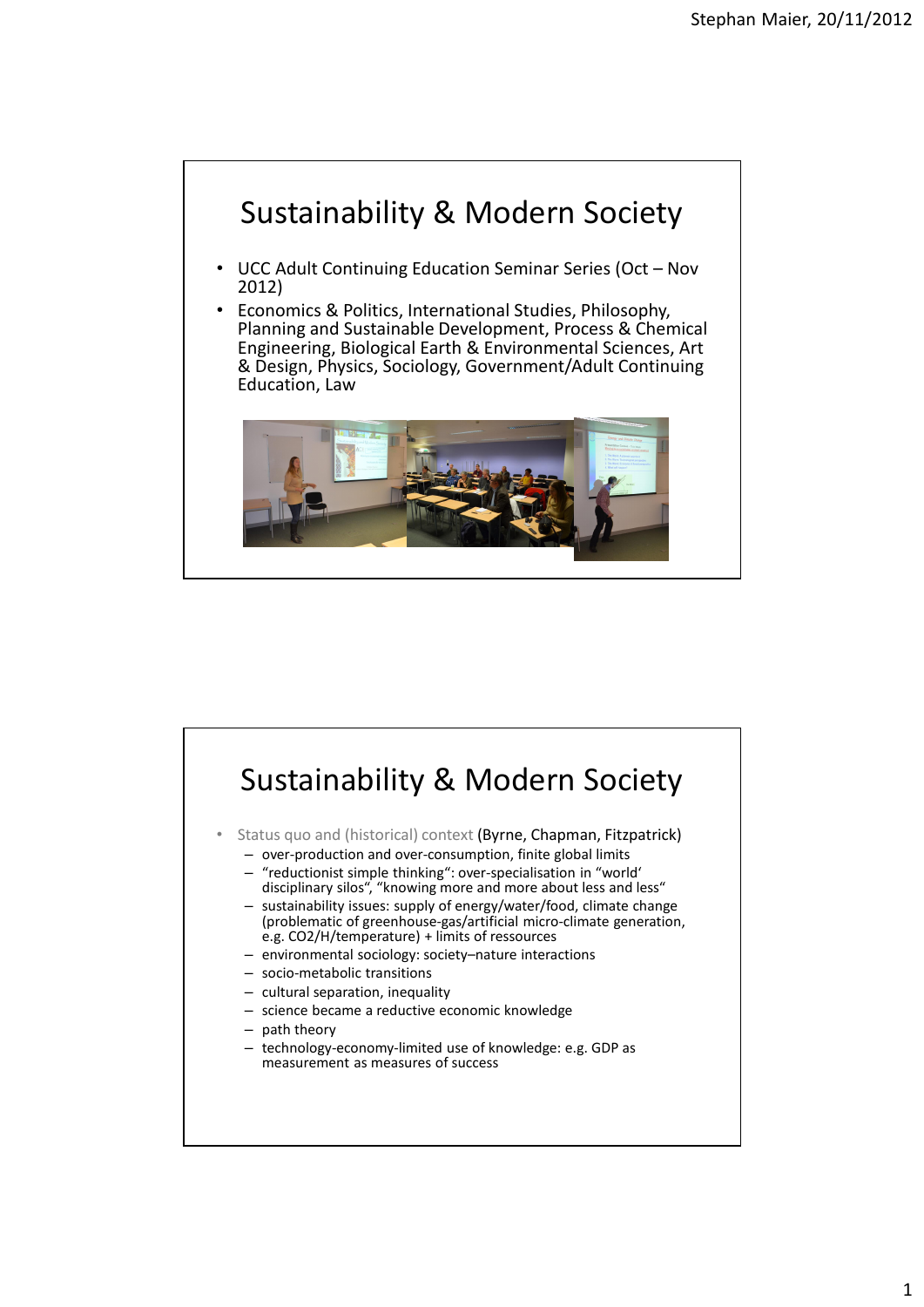## Sustainability & Modern Society

- What is lacking / need for future change / (Byrne, Fitzpatrick, Gabuzda, Mullally, Ó Tuama, Parkes) – "real realisation"
	- transdisciplinary processes, integrate social triple-loop-learning
	- interconnections between different disciplines
	- shift from reductionism to complex system thinking: "dynamic selfeco-re-organisational systems" (Morin, 2005)
	- display important role of other disciplines apart from business and technology (missing parts)
	- space for "non-western" thinking / non-anthropocentric view
	- realising relationships, whole person "body and soul" engagement
	- realising natural limits of growth on planet earth
	- global ethic: Quakerism: critical approach to find equality, truth, integrity, peace, simplicity